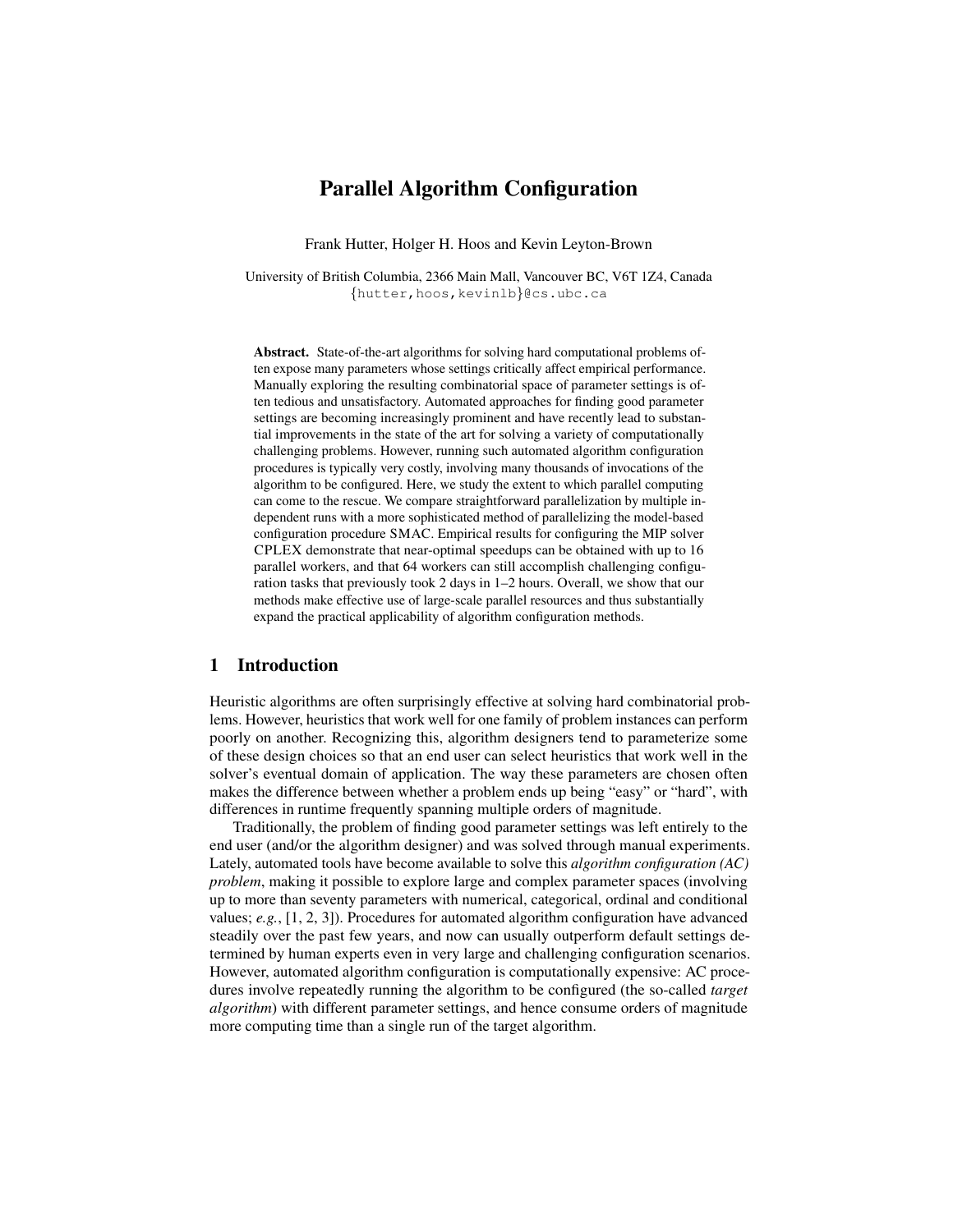Substantial amounts of computing time are now readily available, in the form of powerful, multi-core consumer machines, large compute clusters and on-demand commodity computing resources, such as Amazon's Elastic Compute Cloud (EC2). Nevertheless, the computational cost of AC procedures remains a challenge—particularly because the wall-clock time required for automated algorithm configuration can quickly become a limiting factor in real-world applications and academic studies. As ongoing increases in the amount of computing power per cost unit are now almost exclusively achieved by means of parallelization, the effective use of parallel computing resources becomes an important issue in the use and design of AC procedures.

Most AC procedures are inherently sequential in that they iteratively perform target algorithm runs, learn something about which parameters work well, and then perform new runs taking this information into account. Nevertheless, there are significant opportunities for parallelization, in two different senses. First, because all state-of-the-art AC procedures are randomized, the entire procedure can be run multiple times in parallel, followed by selection of the best configuration thus obtained. Second, a finer-grained form of parallelism can be used, with a centralized process distributing sets of target algorithm runs over different processor cores. Indeed, the literature on algorithm configuration already contains examples of both the first [1, 4, 2, 3] and second [4, 5] forms of parallelization.

Here, we present a thorough investigation of parallelizing automated algorithm configuration. We explore the efficacy of parallelization by means of multiple independent runs for two state-of-the-art algorithm configuration procedures, PARAMILS [4] and SMAC [6], investigating both how to make the best use of wall-clock time (what if parallel resources were free?) and CPU time (what if one had to pay for each CPU hour?). We present a method for introducing fine-grained parallelism into model-based AC procedures and apply it to SMAC. We evaluate the performance of the resulting distributed AC procedure, D-SMAC, as in contrast to and in combination with parallelization by means of multiple independent runs. Overall, we found that D-SMAC outperformed independent parallel runs and achieved near-perfect speedups when using up to 16 parallel worker processes. Using 64 parallel workers, we still obtained 21-fold to 52-fold speedups and were thus able to solve AC problems that previously took 2 days in 1-2 hours.

### 2 Methods for Parallelizing Algorithm Configuration

In this section, we describe two methods for parallelizing algorithm configuration: performing multiple independent runs and distributing target algorithms runs in the model-based configuration procedure SMAC.

#### 2.1 Multiple Independent Runs

Any randomized algorithm with sufficiently large variation in runtime can usefully be parallelized by a simple and surprisingly powerful method: performing multiple independent runs (see, *e.g.*, [7, 8, 9]). In particular, it has been shown that the runtime of certain classes of local search procedures closely follows an exponential distribution [10], implying that optimal speedups can be achieved by using additional processor cores. Likewise,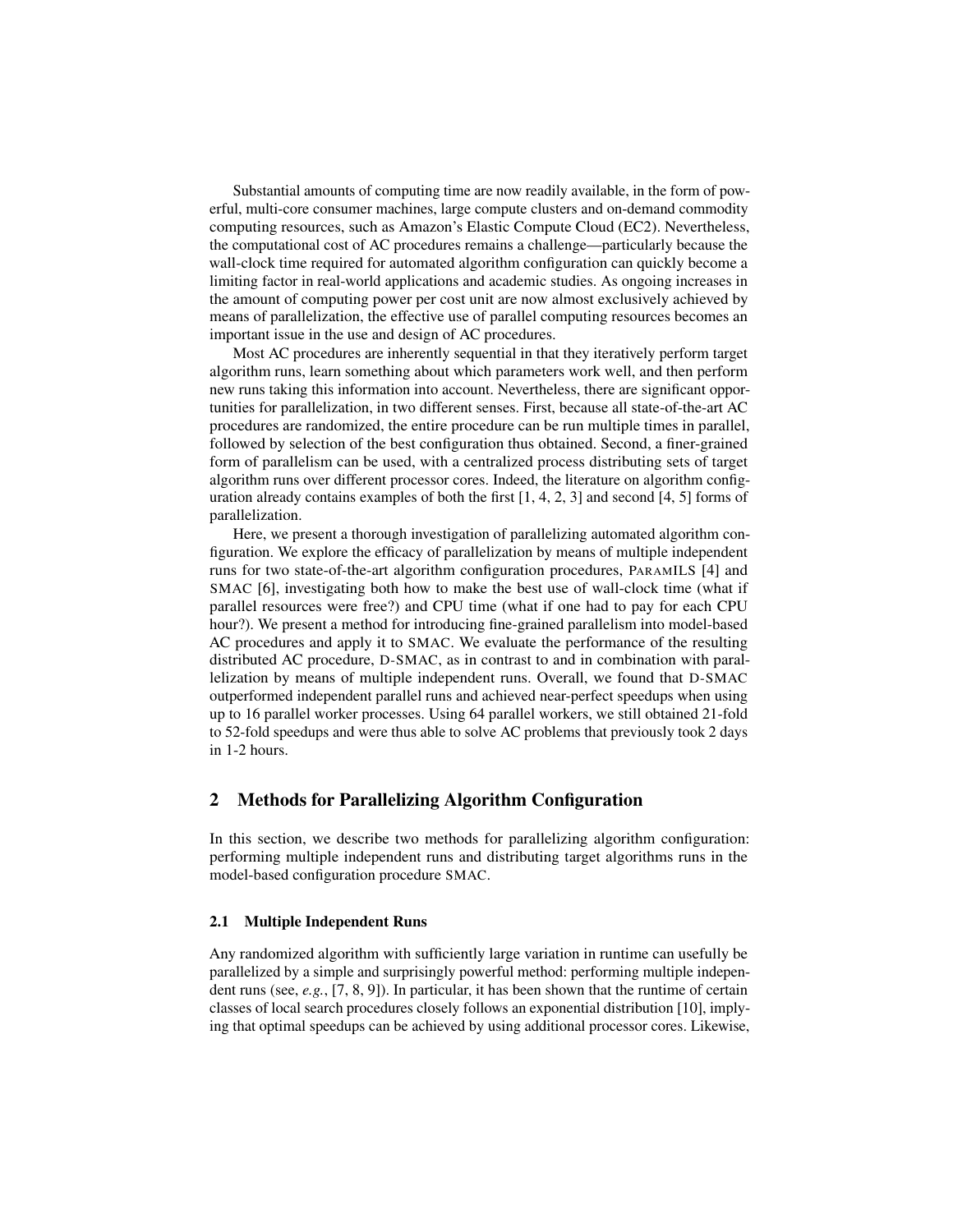some complete search procedures have been shown to exhibit heavy-tailed runtime distributions, in which case multiple independent runs (or, equivalently, random restarts) can yield parallelization speedups greater than the number of parallel processes [8].

Multiple independent runs have also been used routinely in algorithm configuration (although we are not aware of any existing study that characterizes the runtime distributions of these procedures). In our research on PARAMILS, we have adopted the policy of performing 10 to 25 parallel independent runs, returning the configuration found by the run with best training performance [1, 4, 2, 3], which can be formalized as follows:

Definition 1 (k-fold independent parallel version of configurator C) *The* k-fold independent parallel version of configurator C*, denoted* k × C*, is the configurator that executes* k *runs of* C *in parallel, and whose incumbent at each time* t *is the incumbent of the run with the best training performance at time* t*.*

For a given time budget, PARAMILS may not be able to evaluate target algorithm performance on all given training instances. In previous work, in such cases, we would sometimes measure training performance on the entire training set at the end of each of the independent configuration runs, selecting the final configuration based on those data. To keep computational costs manageable, we did not do this in the work described here. Also in previous work, we have observed that PARAMILS runs occasionally stagnate at rather poor configurations, and that in such cases  $k \times$  PARAMILS can dramatically improve performance. However, to the best of our knowledge, this effect has never been quantified for PARAMILS, nor for any other AC procedure.

#### 2.2 D-SMAC: SMAC with Distributed Target Algorithm Runs

Any state-of-the-art AC procedure could in principle be parallelized by distributing target algorithm runs over multiple cores. However, we are only aware of two examples from the literature describing AC solvers that implement such fine-grained parallelism. The first is the genetic algorithm GGA [5]; however, GGA always uses eight local workers, regardless of machine architecture, and is unable to distribute runs on a cluster. Second, in our own PARAMILS variant BASICILS [4], target algorithm runs were distributed over a cluster with 110 CPUs [11]. This, however, took advantage of the fact that BASICILS performs a large number of runs for *every* configuration considered, and the same fact explains why our standard PARAMILS variant FOCUSEDILS typically outperforms BASIC-ILS.<sup>1</sup> To the best of our knowledge, the effect of the number of parallel processes on overall performance has not been studied for any of these configurators.

Here, we present a general and principled method for adding fine-grained parallelization to SMAC, a recent model-based AC procedure [6]. SMAC is the focus of our current work, because (1) it achieves state-of-the-art performance for AC [6] and (2) its explicit model of algorithm performance promises to be useful beyond merely finding good configurations (*e.g.*, for selecting informative problem instances or for gaining deeper insights into the impact of parameter settings on target algorithm performance).

SMAC operates in 4 phases (see Algorithm 1). First, it initializes its data and incumbent configuration  $\theta_{inc}$ —the best configuration seen thus far—using algorithm runs

<sup>&</sup>lt;sup>1</sup> The latest implementation of iterated F-Race [12] also supports parallelization of target algorithm runs, but this feature has not (yet) been described in the literature.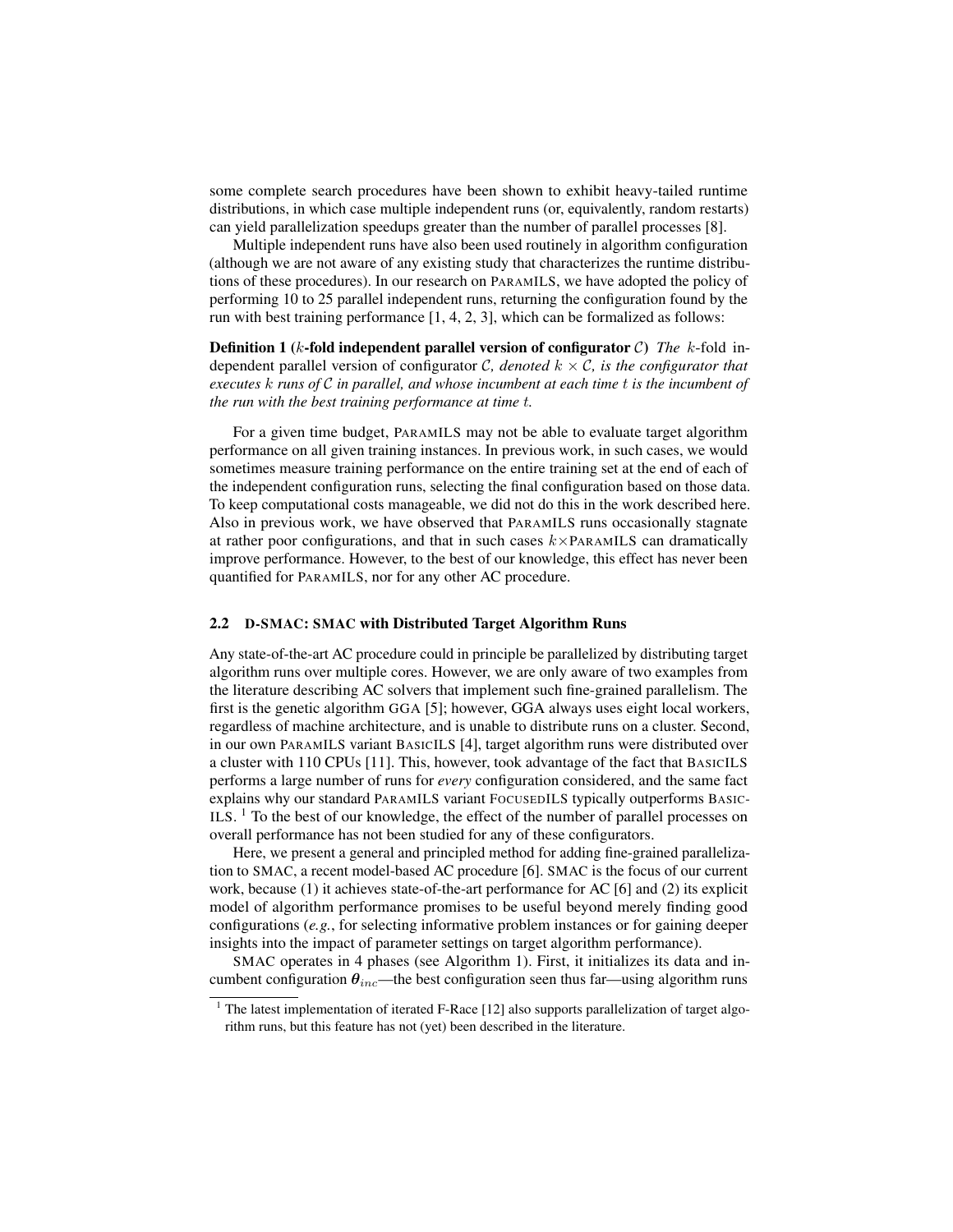Algorithm 1: Sequential Model-Based Algorithm Configuration (SMAC)

R keeps track of all performed target algorithm runs and their performances (*i.e.*, SMAC's training data); M is SMAC's model; and  $\vec{\Theta}_{new}$  is a list of promising configurations.

**Input** :Target algorithm with parameter configuration space  $\Theta$ ; instance set  $\Pi$ ; cost metric  $\hat{c}$ **Output** : Optimized (incumbent) parameter configuration,  $\theta_{inc}$ 1  $[\mathbf{R}, \theta_{inc}] \leftarrow \text{Initialize}(O, \Pi)$ <sup>2</sup> repeat  $3 \mid \mathcal{M} \leftarrow FitModel(\mathbf{R})$  $\begin{array}{c|c} \mathbf{4} & \mathbf{\bar{\Theta}}_{new} \leftarrow \text{SelectConfigurations}(\mathcal{M}, \theta_{inc}, \mathbf{\Theta}) \end{array}$  $\mathbf{5}$   $[\mathbf{R}, \theta_{inc}] \leftarrow$  *Intensify* $(\vec{\Theta}_{new}, \theta_{inc}, \mathbf{R}, \Pi, \hat{c})$ <sup>6</sup> until *total time budget for configuration exhausted* 7 return  $\theta_{inc}$ 

from an initial design. Then it iterates between learning a new model, selecting new configurations based on that model and performing additional runs to compare these selected configurations against the incumbent.

The selection of new configurations is performed by optimizing a desirability function  $d(\theta)$  defined in terms of the model's predictive distribution for  $\theta$ . This desirability function serves to address the exploration/exploitation tradeoff between learning about new, unknown parts of the parameter space and intensifying the search locally in the best known region. Having found an incumbent with training performance  $f_{\min}$ , SMAC uses a classic desirability function measuring the expected positive improvement over  $f_{min}$ ,  $\mathbb{E}[I(\theta)] = \mathbb{E}[\max\{0, f_{min} - f(\theta)\}]$ . Many other desirability functions have been defined, such as the probability of improvement  $\mathbb{P}[I(\theta) > 0]$  [13], generalizations of expected improvement  $\mathbb{E}[I^g(\theta)]$  for  $g > 1$  [14], and the optimistic confidence bound  $(-\mu_{\theta} + \lambda \sigma_{\theta})$  for  $\lambda > 0$  [13, 15].<sup>2</sup> High values of all of these desirability functions reward low predictive mean (to encourage minimization of the performance metric) and high predictive variance (to encourage exploration of new regions).

Several methods have been proposed for identifying multiple desirable inputs to be evaluated in parallel. Ginsbourger et al. [16] introduced the multipoints expected improvement criterion, as well as the "constant liar approach": greedily select one new input  $\theta$ , using expected improvement, hallucinate that its response equals the current model's predictive mean  $\mu_{\theta}$ , refit the model, and iterate. Jones [13] demonstrated that maximizing the optimistic confidence bound ( $-\mu_{\theta} + \lambda \sigma_{\theta}$ ) with different values of  $\lambda$ yields a diverse set of points whose parallel evaluation is useful.

In our distributed version of SMAC we follow this latter approach (slighly deviating from it by sampling  $\lambda$  uniformly at random from an exponential distribution with mean 1 instead of using a fixed set of values for  $\lambda$ ), since it also allows for the selection step to be parallelized: each of k workers can sample a value for  $\lambda$  and then optimize  $(-\mu_{\theta} + \lambda \sigma_{\theta})$  independently. Surprisingly, although we originally chose it in order to facilitate parallelization, in our experiments we found that this modified desirability function sometimes substantially improved SMAC's performance and never substantially

<sup>&</sup>lt;sup>2</sup> For maximization problems, this desirability function is  $(\mu_{\theta} + \lambda \sigma_{\theta})$  and is called the *upper confidence bound (UCB)*.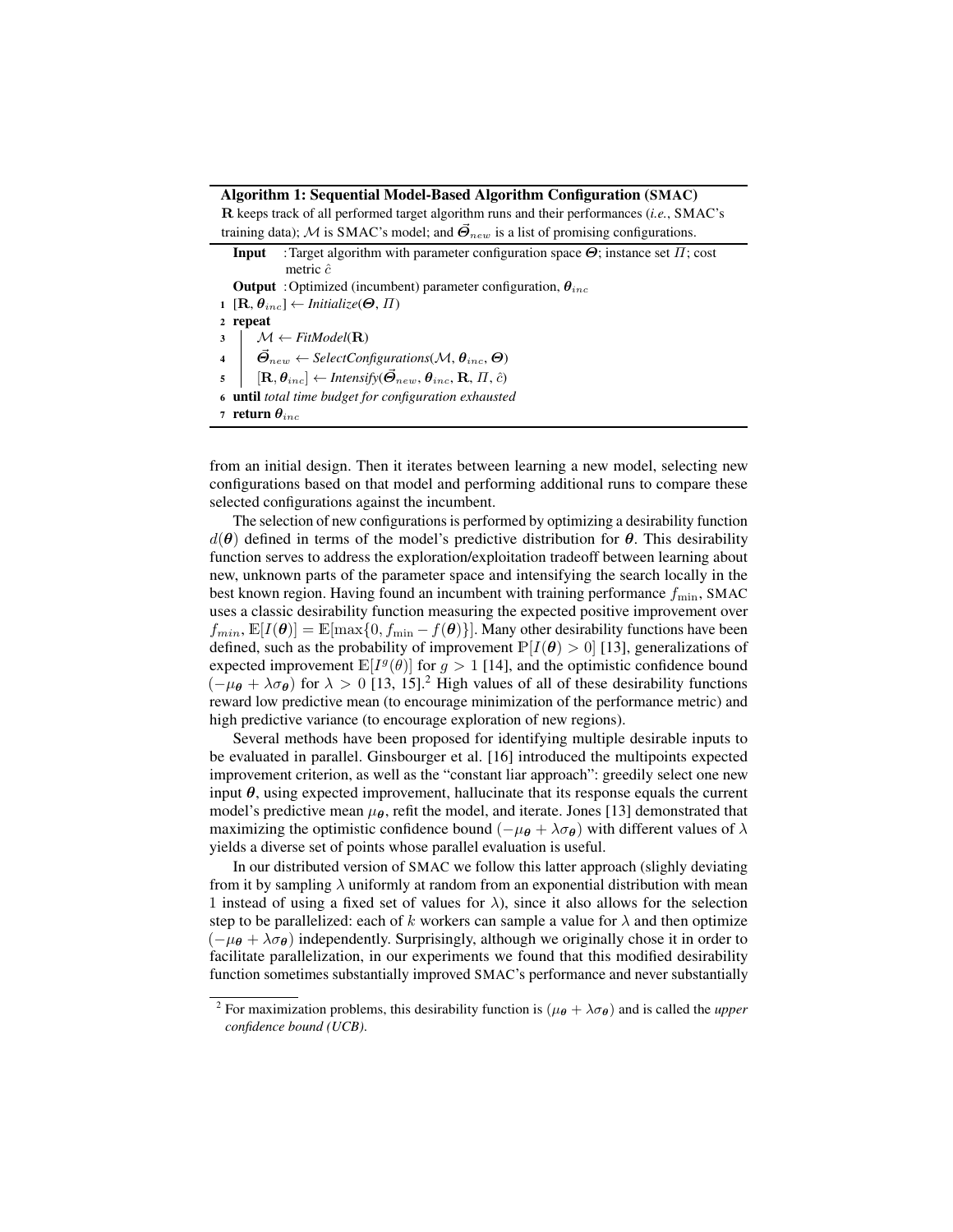### Algorithm 2: Distributed Sequential Model-Based Algorithm Configuration (D-SMAC)

Q is a queue of target algoritm runs to be executed; A is a set of runs currently assigned to workers; R keeps track of all executed runs and their performances (*i.e.*, SMAC's training data); M is SMAC's model, and  $\vec{\Theta}_{new}$  is a list of promising configurations. *Initialize*  $\alpha$  and  $\beta$ , we use SMAC is model, and  $\Theta_{new}$  is a fist of profilishing comigurations. *Intitually* performs  $\sqrt{k}$  runs for the default configuration and one run each for other configurations from a Latin Hypercube Design.

| : Target algorithm with parameter configuration space $\Theta$ ; instance set $\Pi$ ; cost<br>Input                                                                                                                                          |  |  |  |  |  |  |  |  |  |  |
|----------------------------------------------------------------------------------------------------------------------------------------------------------------------------------------------------------------------------------------------|--|--|--|--|--|--|--|--|--|--|
| metric $\hat{c}$ ; number of workers, k                                                                                                                                                                                                      |  |  |  |  |  |  |  |  |  |  |
| <b>Output</b> : Optimized (incumbent) parameter configuration, $\theta_{inc}$                                                                                                                                                                |  |  |  |  |  |  |  |  |  |  |
| $\mathbf{Q} \leftarrow$ <i>Initialize</i> ( $\boldsymbol{\Theta}$ , $\Pi$ , $2k$ )                                                                                                                                                           |  |  |  |  |  |  |  |  |  |  |
| 2 A $\leftarrow$ $\emptyset$ ; Move first k runs from Q to A and start the workers                                                                                                                                                           |  |  |  |  |  |  |  |  |  |  |
| 3 repeat                                                                                                                                                                                                                                     |  |  |  |  |  |  |  |  |  |  |
| Wait for workers to finish, move the finished runs from $A$ to $R$<br>4                                                                                                                                                                      |  |  |  |  |  |  |  |  |  |  |
| $\vec{\Theta}_{new} \leftarrow \{\theta \mid \mathbf{R} \text{ received at least one new run with } \theta\}$<br>5                                                                                                                           |  |  |  |  |  |  |  |  |  |  |
| $[\mathbf{Q}, \theta_{inc}] \leftarrow$ Intensify( $\vec{\Theta}_{new}, \theta_{inc}, \mathbf{Q}, \mathbf{R}, \Pi, \hat{c}$ )<br>6                                                                                                           |  |  |  |  |  |  |  |  |  |  |
| Move first $k$ runs from $Q$ to $A$ and start the workers<br>7                                                                                                                                                                               |  |  |  |  |  |  |  |  |  |  |
| if $ Q  < k$ then<br>8                                                                                                                                                                                                                       |  |  |  |  |  |  |  |  |  |  |
| $\mathcal{M} \leftarrow FitModel(\mathbf{R})$<br>9                                                                                                                                                                                           |  |  |  |  |  |  |  |  |  |  |
| $\vec{\Theta}_{new} \leftarrow SelectConfigurations(\mathcal{M}, \theta_{inc}, \Theta, k -  Q )$<br>10                                                                                                                                       |  |  |  |  |  |  |  |  |  |  |
| $\begin{array}{ c } \hline \end{array} \left[ \mathbf{Q}, \boldsymbol{\theta}_{inc} \right] \leftarrow$ Intensify $(\vec{\boldsymbol{\Theta}}_{new}, \boldsymbol{\theta}_{inc}, \mathbf{Q}, \mathbf{R}, \boldsymbol{\varPi}, \hat{c})$<br>11 |  |  |  |  |  |  |  |  |  |  |
| 12 until total time budget for configuration exhausted                                                                                                                                                                                       |  |  |  |  |  |  |  |  |  |  |
| 13 return $\theta_{inc}$                                                                                                                                                                                                                     |  |  |  |  |  |  |  |  |  |  |

degraded it compared to the expected improvement criterion we used previously (see Table 2 in Section 4).

The simplest way to parallelize SMAC would be to maintain the structure of Algorithm 1, but to execute each major component in parallel, synchronizing afterwards. The initialization can be parallelized easily, as it consists of randomly chosen target algorithm runs. Model fitting also parallelizes, as SMAC uses random forest models: each tree can be learned independently, and even subtrees of a single tree are independent. Gathering  $k$  desirable and diverse configurations can be parallelized as described above, and one can also parallelize the comparison of these configurations against the incumbent. We experimented with this approach, but found that when running on a compute cluster, it suffered from high communication overhead: learning the model requires the full input data, and optimizing the desirability function requires the model. Furthermore, the model learning phase is unlikely to parallelize perfectly, since a constant fraction of the time for building a regression tree is spent at the root of the tree. While we can still parallelize perfectly *across* trees, we typically only use 10 trees in practice and are interested in scaling to much larger numbers of parallel processes.

The parallelized version of SMAC we present here (dubbed D-SMAC) is therefore based on a different approach, slightly changing the structure of SMAC to bypass the chokepoint wherein more workers are available than can meaningfully be used to learn the model. Algorithm 2 illustrates the new control flow. The important difference is that D-SMAC maintains a queue of algorithm runs that is replenished whenever its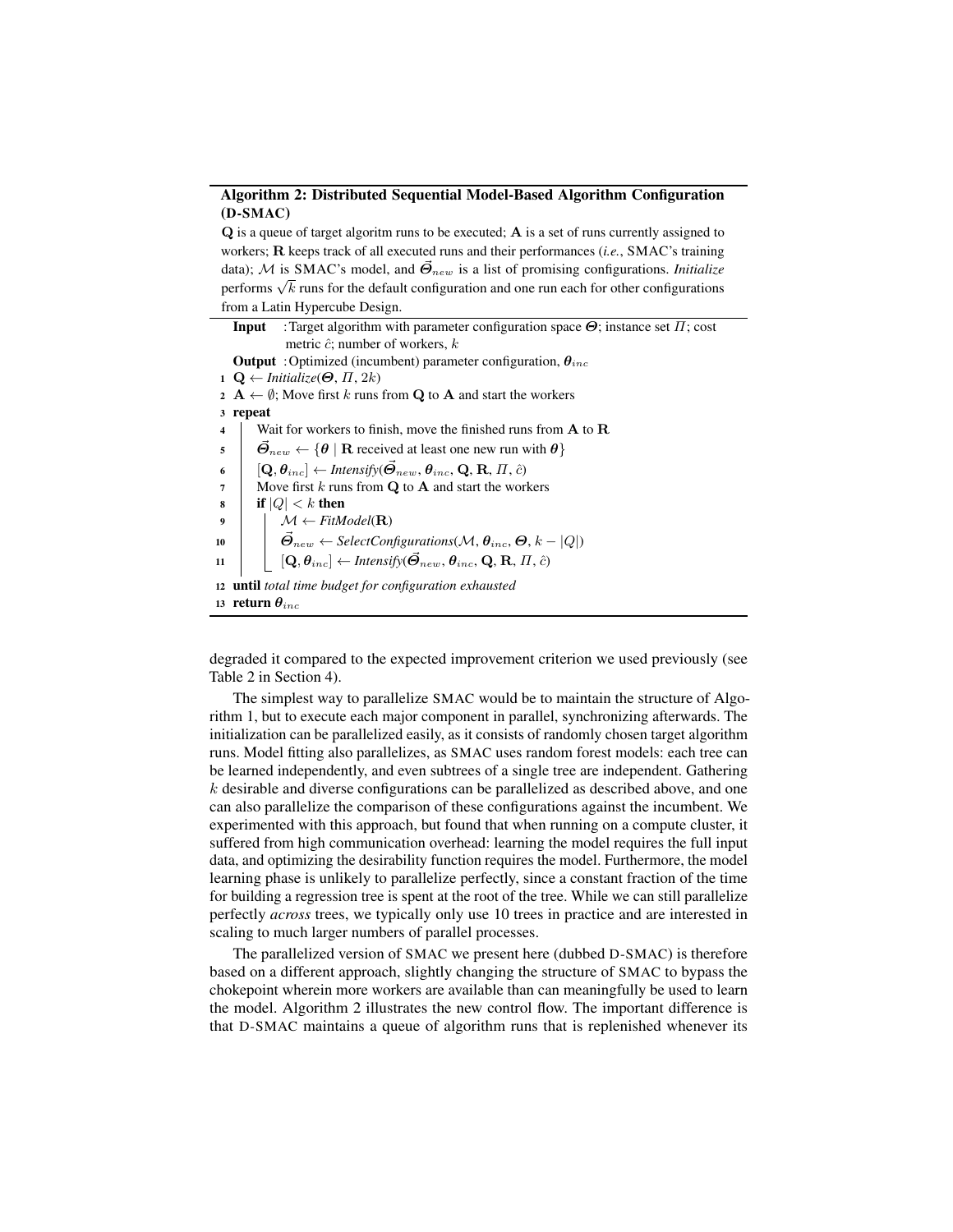current state drops below the number of runs than can be handled in one iteration by the parallel processes available. The intensification step—which compares challengers to the incumbent—now merely queues up runs rather than executing them. The benefit is that a master process can learn the model and select desirable new configurations *while* worker processes are performing target algorithm runs (typically the most expensive operation in SMAC). The master could also execute target runs or parallelize model learning and selecting configurations as necessary, to further balance load with the workers. In our current implementation, we simply use a separate processor for SMAC's master thread; since the model overhead was low in our experiments, these master threads spent most of their time idling, and we started several master processes on a single CPU.<sup>3</sup>

We employed a lightweight solution for distributing runs on compute clusters. The D-SMAC master writes command line call strings for target algorithm runs to designated files on a shared file system. Worker jobs submitted via the respective cluster's queueing software (in our case, Torque) listen on the designated files, carry out the requested target run, and write the resulting performance to designated output files to be read by the master. On the cluster we used, we found the overhead for this job dispatch mechanism to be comparable to starting jobs on the local machine. Larger-scale deployment of D-SMAC would benefit from the use of an experimental framework such as HAL [17] or EDACC [18].

### 3 Experimental Setup

Our configuration experiments in this paper focus on the optimization of the solution quality that the mixed integer solver CPLEX can achieve in a fixed runtime. Specifically, we employed the five solution quality AC scenarios introduced in [2], as well as one additional scenario described below. All of these AC scenarios use a lexicographic objective function that first minimizes the number of instances for which no feasible solution was found, and then breaks ties by the average optimality gap. To use this objective function in SMAC and D-SMAC (whose modelling step requires scalar objective functions), we counted the "optimality gap" of runs that did not find a feasible solution as  $10^{10}\%$ . For a configuration scenario with test instance set  $S$  and fixed time limit per CPLEX run  $L$ , we defined the *test performance* of a configuration run R as the average optimality gap CPLEX achieved on  $S$  in runs with time limit  $L$  when using the incumbent parameter configuration of R.

Throughout our experiments, in order to study the test performance of  $k \times \mathcal{C}$ , the kfold independent parallel version of AC procedure  $C$ , we employed a bootstrap analysis. Given a large population P of independent runs of C, we evaluated  $k \times C$  by repeatedly drawing k runs of C from  $\mathcal P$  (with repetitions) and computing the test performance of the best of the  $k$  runs (best in terms of training performance). This process yielded a bootstrap distribution of test performance; we plot the median of this distribution at each time step, show boxplots for the final state and carry out a Mann-Whitney U-test for differences across different configurators (or different parallelization options).

<sup>&</sup>lt;sup>3</sup> The model overhead grows with the number of data points, meaning that for long enough configuration runs it could become a chokepoint. In such settings, the master could delegate model learning to a slave, and update its model whenever the slave completed this work.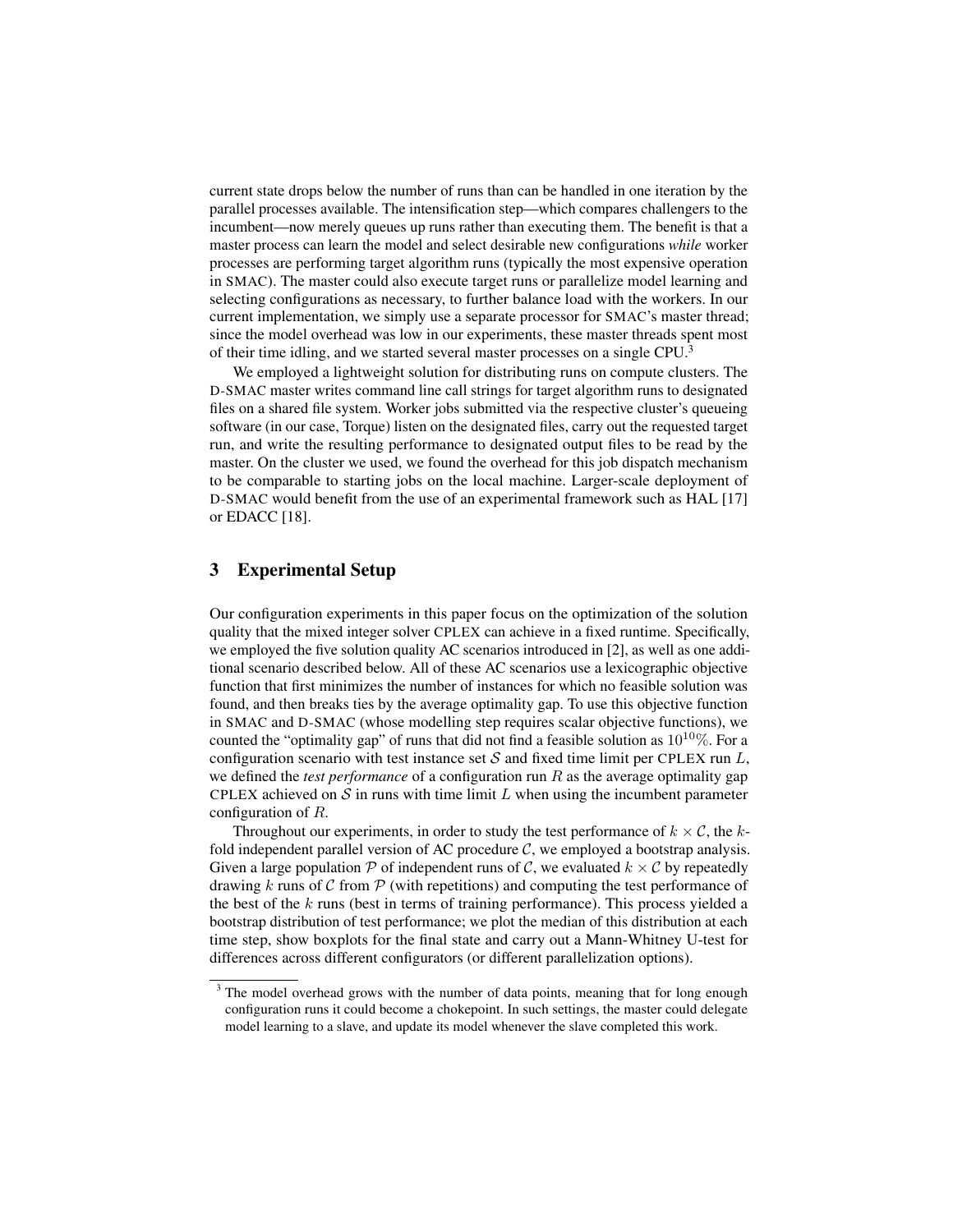|                  |               | I alameter type $\mu$ parameters of this type $\mu$ values considered fotal $\mu$ configurations |               |         |       |                                          |  |  |
|------------------|---------------|--------------------------------------------------------------------------------------------------|---------------|---------|-------|------------------------------------------|--|--|
| Boolean          |               | 6 (7)                                                                                            | 2             |         |       |                                          |  |  |
| Categorical      |               | 45 (43)                                                                                          |               | $3 - 7$ |       | $1.90 \cdot 10^{47}$                     |  |  |
| Integer          |               | 18                                                                                               | $5 - 7$       |         |       |                                          |  |  |
| Continuous       |               |                                                                                                  | $5 - 8$       |         |       |                                          |  |  |
|                  |               |                                                                                                  |               |         |       |                                          |  |  |
| <b>Benchmark</b> |               |                                                                                                  | # instances   |         |       | <b>Default performance</b>               |  |  |
|                  |               | <b>Description</b>                                                                               | training test |         |       | % infeasible mean opt. gap when feasible |  |  |
|                  |               |                                                                                                  |               |         |       |                                          |  |  |
|                  | MIK           | Mixed integer knapsack [19]                                                                      | 60            | 60      | $0\%$ | 0.142%                                   |  |  |
|                  | <b>CLS</b>    | Capacitated lot-sizing [20]                                                                      | 50            | 50      | $0\%$ | 0.273%                                   |  |  |
|                  |               | REGIONS200 Combinatorial winner determination [21]                                               | 1000          | 1000    | $0\%$ | 1.87%                                    |  |  |
|                  | <b>CORLAT</b> | Wildlife corridor [22]                                                                           | 1000          | 1000    | 28%   | 4.43%                                    |  |  |
|                  | <b>MASS</b>   | Multi-activity shift scheduling [23]                                                             | 50            | 50      | 64%   | 1.91%                                    |  |  |
|                  | <b>RCW</b>    | Spread of red-cockaded woodpecker [24]                                                           | 1000          | 1000    | $0\%$ | 49%                                      |  |  |

 $P$ arameter type  $\#$  parameters of this type  $\#$  values considered Total  $\#$  configurations

Table 1. Overview of CPLEX parameters and MIP benchmark sets used.

To carry out a robust bootstrap analysis of  $k \times \mathcal{C}$ , a population of roughly  $3 \cdot k$ runs of  $\mathcal C$  is required. Since we wanted to evaluate the benefit of up to 64 independent runs, we had to run each configurator 200 times on each configuration scenario. As a result, we carried out over 5000 configuration runs, more than in all of our previously published works on AC combined. Note that each individual configuration run involved thousands of target algorithm runs. In total, the experiments for this paper (including offline validation) took roughly 20 CPU years.

To fit within this time budget, we kept the original, relatively small configuration budget for the five AC scenarios taken from [2]: five hours per AC run and ten seconds per CPLEX run. Since the machines we used<sup>4</sup> are a (surprisingly constant) factor of just above 2 times faster than the machines used in [2], we divided both the runtime for configuration runs and for individual CPLEX runs by 2 to keep the characteristics of the AC scenarios as similar as possible to previously published work.

For the same reason, we used exactly the same parameter configuration space of CPLEX 12.1, and the same mixed integer problems (MIPs) as in the original scenarios from [2]. Briefly, we considered 76 parameters that directly affect the performance of CPLEX. We carefully kept all parameters fixed that change the problem formulation (*e.g.*, numerical precision parameters). The 76 parameters we selected affect all aspects of CPLEX. They include 12 preprocessing parameters; 17 MIP strategy parameters; 11 cut parameters; 9 MIP limits parameters; 10 simplex parameters; 6 barrier optimization parameters; and 11 further parameters. Table 1 gives an overview of these parameters and of the MIP benchmarks we used; full details can be found in [2].

To study whether our findings for the short configuration runs above translate to longer runs of the most recent CPLEX version (12.3) on more challenging benchmark sets, we also carried out experiments on a new configuration scenario. The MIP instances in this scenario come from the domain of computational sustainability; they model the spread of the endangered red-cockaded woodpecker (RCW), conditional on decisions about certain parcels of land to be protected. We generated 2000 instances using the generator from [24] (using the five hardest of their eleven maps). CPLEX 12.3's default configuration could solve 7% of these instances in two minutes and 75% in one hour.

<sup>4</sup> All of our experiments were carried out on the Westgrid Orcinus cluster (http://www.westgrid. ca/), comprising 384 nodes with two Intel X5650 six-core 2.66 GHz processors each.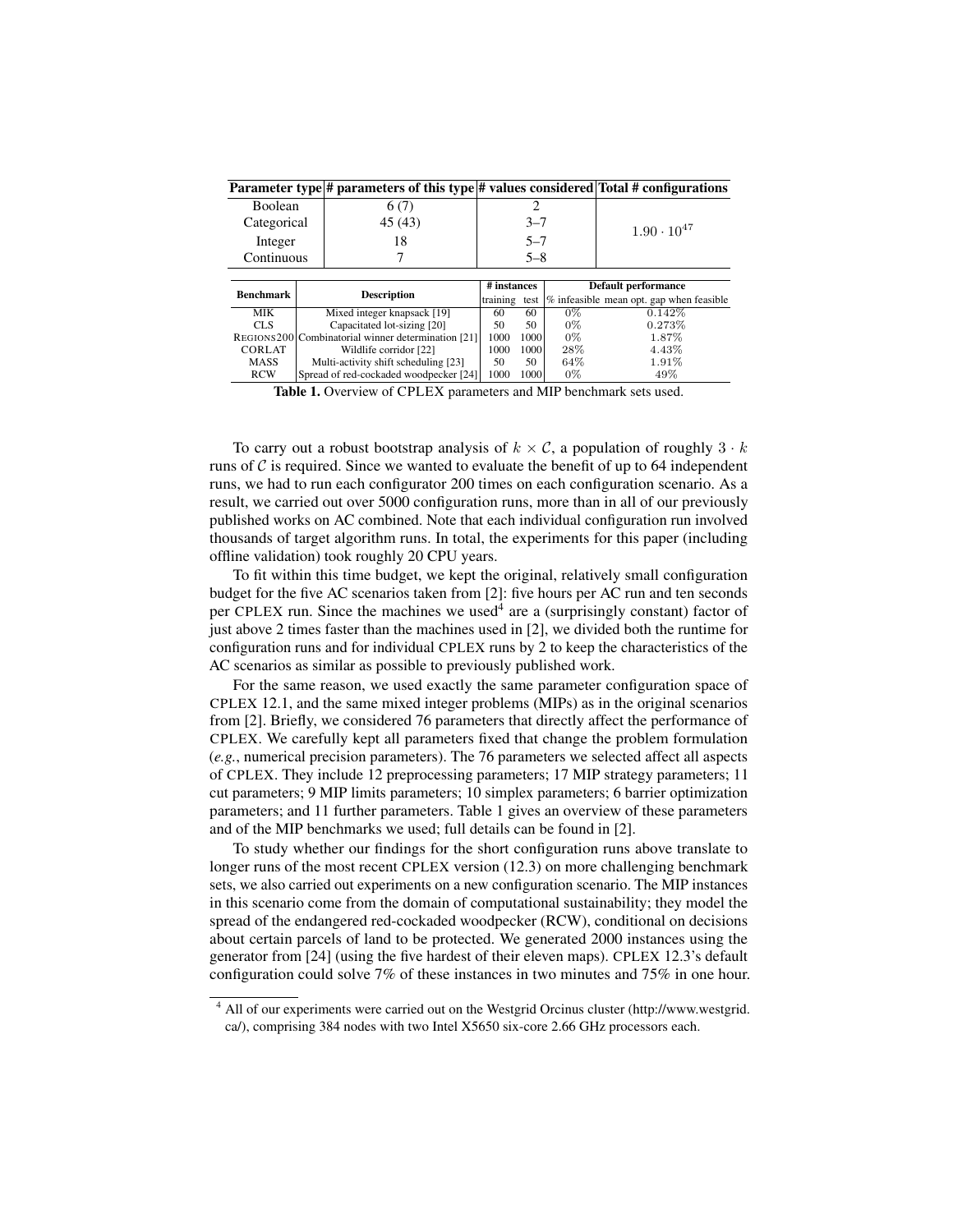| <b>Scenario</b>                                       | Unit                 | Median test performance |      |      | <b>Median test performance</b> |      |                                                                              |  |
|-------------------------------------------------------|----------------------|-------------------------|------|------|--------------------------------|------|------------------------------------------------------------------------------|--|
|                                                       |                      |                         |      |      |                                |      | PILS SMAC d-SMAC(1) $25 \times$ PILS $25 \times$ SMAC $25 \times d$ -SMAC(1) |  |
| CLS                                                   | $[0.1\%]$ 2.36 2.43  |                         |      | 2.00 | 1.38                           | 1.41 | 1.35                                                                         |  |
| CORLAT $\left  \frac{10^8\%}{17.6} \right  17.6$ 3.17 |                      |                         |      | 2.95 | 4.20                           | 0.82 | 0.72                                                                         |  |
| MIK                                                   | $[0.01\%]$ 6.56 6.59 |                         |      | 2.78 | 0.44                           | 2.08 | 0.73                                                                         |  |
| Regions200                                            | $[1\%]$ 1.69         |                         | -1.8 | 1.83 | 0.85                           | 1.16 | 1.14                                                                         |  |
| <b>MASS</b>                                           | $[10^9\%]$ 6.40 3.68 |                         |      | 3.47 | 4.00                           | 2.36 | 2.29                                                                         |  |

Table 2. Statistics for baseline comparison of configuration procedures. We show median test performances achieved by the base AC procedures (left), and their k-fold parallel independent run versions with  $k = 25$  (recall that test performance is the average optimality gap across test instances, counting runs with infeasible solutions as a gap of  $10^{10}\%$ ). We bold-faced entries for configurators that are not significantly worse than the best configurator for the respective configuration space, based on a Mann-Whitney U test.

The objective in our RCW configuration scenario was to minimize the optimality gap CPLEX could achieve within two minutes, and the AC budget was two days.

Throughout our experiments, we accounted for the inherent runtime overheads for building and using models, but we did not count the constant overhead of starting jobs (either as part of the per-run budget or of the configuration budget), since this can be reduced to almost zero in a production system. We computed the wall clock time for each iteration of D-SMAC as the maximum of the master's model learning time and the maximum of the CPU times of the parallel algorithm runs it executed in parallel.

### 4 Experiments

We studied the parallelization speedups obtained by using multiple independent runs and by using fine-grained parallelism in D-SMAC. As a side result, we were able to show for the first time that SMAC (in its sequential version) achieves state-of-the-art performance for optimizing a measure of solution quality that can be obtained in a fixed time (rather than minimizing the runtime required to solve a problem).

#### 4.1 Multiple Independent Runs

First, we assessed the baseline performance of the three sequential AC procedures we used: PARAMILS, SMAC, and D-SMAC(1). PARAMILS has been shown to achieve stateof-the-art performance for the five configuration scenarios we study here [2], and Table 2 demonstrates that SMAC and D-SMAC(1) perform competitively, making all procedures natural candidates for parallelization. The right part of Table 2 compares the performance of the multiple independent run versions  $25 \times$  PARAMILS,  $25 \times$  SMAC, and  $25 \times$  D-SMAC, showing that PARAMILS benefitted more from multiple runs than the two SMAC versions. The raw data (not shown) explains this: the variance of PARAMILS's performance was higher than for either SMAC version.

Table 3 quantifies the speedups gained by multiple independent runs of the AC procedures. For the two versions of SMAC, speedups were consistent and sometimes near-perfect with up to 4 independent runs. Due to larger performance variation between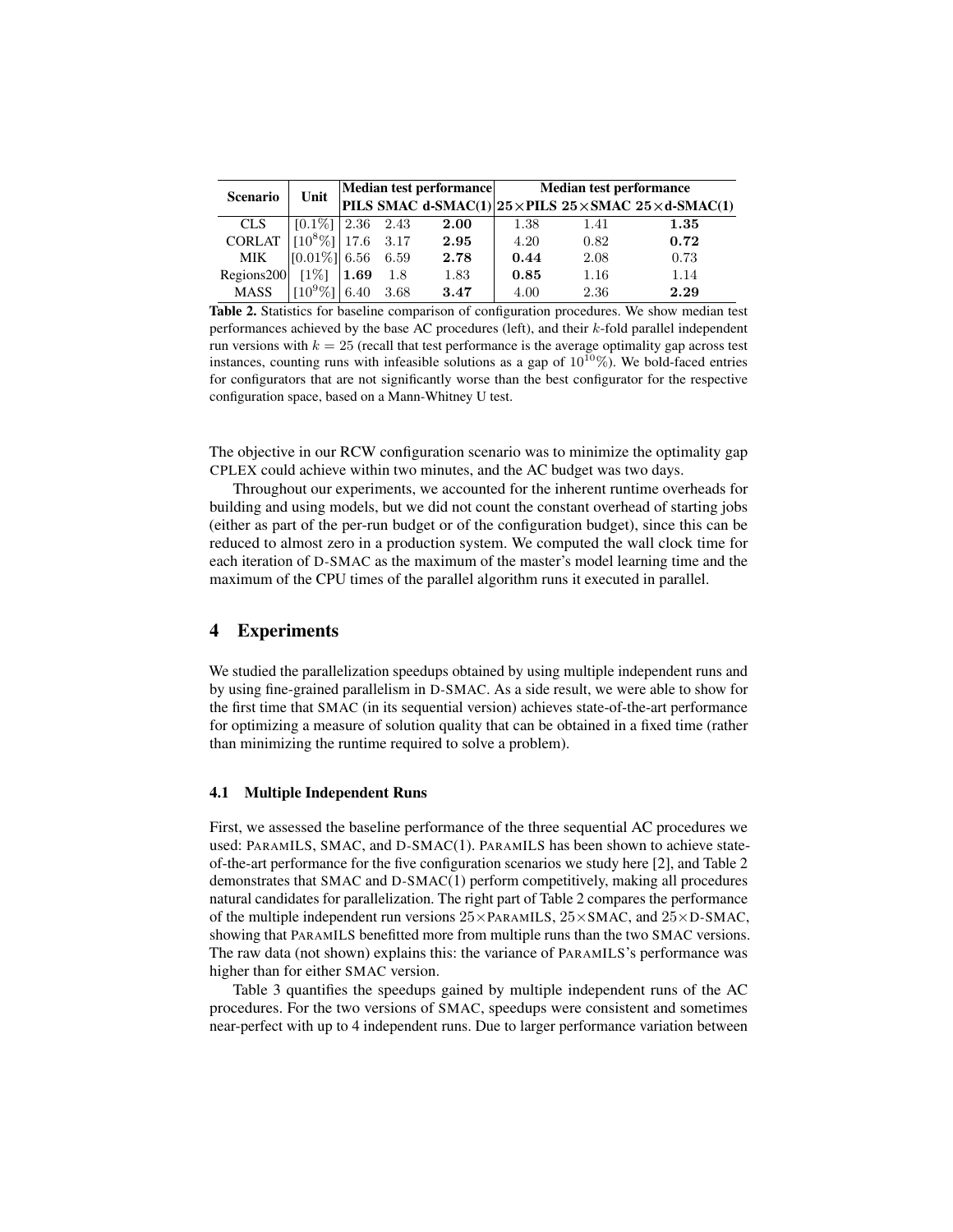| <b>Scenario</b> | <b>PARAMILS</b> |      |      | <b>SMAC</b> |      |                                                                                                                                                                                                                           | $D-SMAC(1)$ |      |      |
|-----------------|-----------------|------|------|-------------|------|---------------------------------------------------------------------------------------------------------------------------------------------------------------------------------------------------------------------------|-------------|------|------|
|                 |                 |      |      |             |      | $1 \rightarrow 4 \times 4 \rightarrow 16 \times 16 \rightarrow 64 \times 1 \rightarrow 4 \times 4 \rightarrow 16 \times 16 \rightarrow 64 \times 1 \rightarrow 4 \times 4 \rightarrow 16 \times 16 \rightarrow 64 \times$ |             |      |      |
| CLS.            | 5.02            | 2.87 | 1.66 | 5.72        | 2.33 | 1.50                                                                                                                                                                                                                      | 1.92        | 2.09 | 1.75 |
| <b>CORLAT</b>   | 12.1            | 4.75 | 4.22 | 2.45        | 2.10 | 1.15                                                                                                                                                                                                                      | 3.93        | 2.31 | 1.00 |
| <b>MIK</b>      | 8.29            | 3.10 | 2.29 | 3.22        | 3.45 | 4.01                                                                                                                                                                                                                      | 2.37        | 2.91 | 1.02 |
| Regions200      | 5.59            | 3.65 | 2.94 | 3.04        | 1.49 | 1.76                                                                                                                                                                                                                      | 3.14        | 3.08 | 2.39 |
| <b>MASS</b>     | 4.00            | 5.78 | 1.00 | 1.62        | 1.44 | 1.36                                                                                                                                                                                                                      | 2.24        | 1.49 | 1.00 |

**Table 3.** Speedups achieved by using independent parallel runs of various AC procedures  $\mathcal{C}$ . We give the speedups of  $4 \times C$  over C,  $16 \times C$  over  $4 \times C$ , and  $64 \times C$  over  $16 \times C$ . The speedup of procedure  $C_1$  over procedure  $C_2$  is defined as the time allocated to  $C_2$  divided by the time  $C_1$ required to reach (at least)  $C_2$ 's final solution quality. We do not report speedups of 16  $\times$  C and  $64 \times C$  over C directly since C often found very poor results in the small configuration budget allowed, the time to find which is not indicative of a procedure's ultimate performance.



Fig. 1. Evaluation of k-fold parallel independent run versions of PARAMILS, SMAC, and D-SMAC(1) on benchmark set Regions200. For each configurator C,  $k*C$  denotes  $k\times C$ .

independent runs, the parallelization speedups obtained for PARAMILS were more pronounced: perfect or higher-than-perfect speedups were observed for all scenarios with up to 4 independent runs, and the speedup factor obtained when moving from 4 to 16 independent parallel runs was still almost 4.

Figures 1 and 2 visualize the speedups achieved for two representative configuration scenarios. As the left column of Figure 1 shows, for benchmark set Regions200 additional independent runs yielded consistent speedups in wall clock time for all configurators. The right column shows that, as the runtime spent in a PARAMILS or D-SMAC(1) run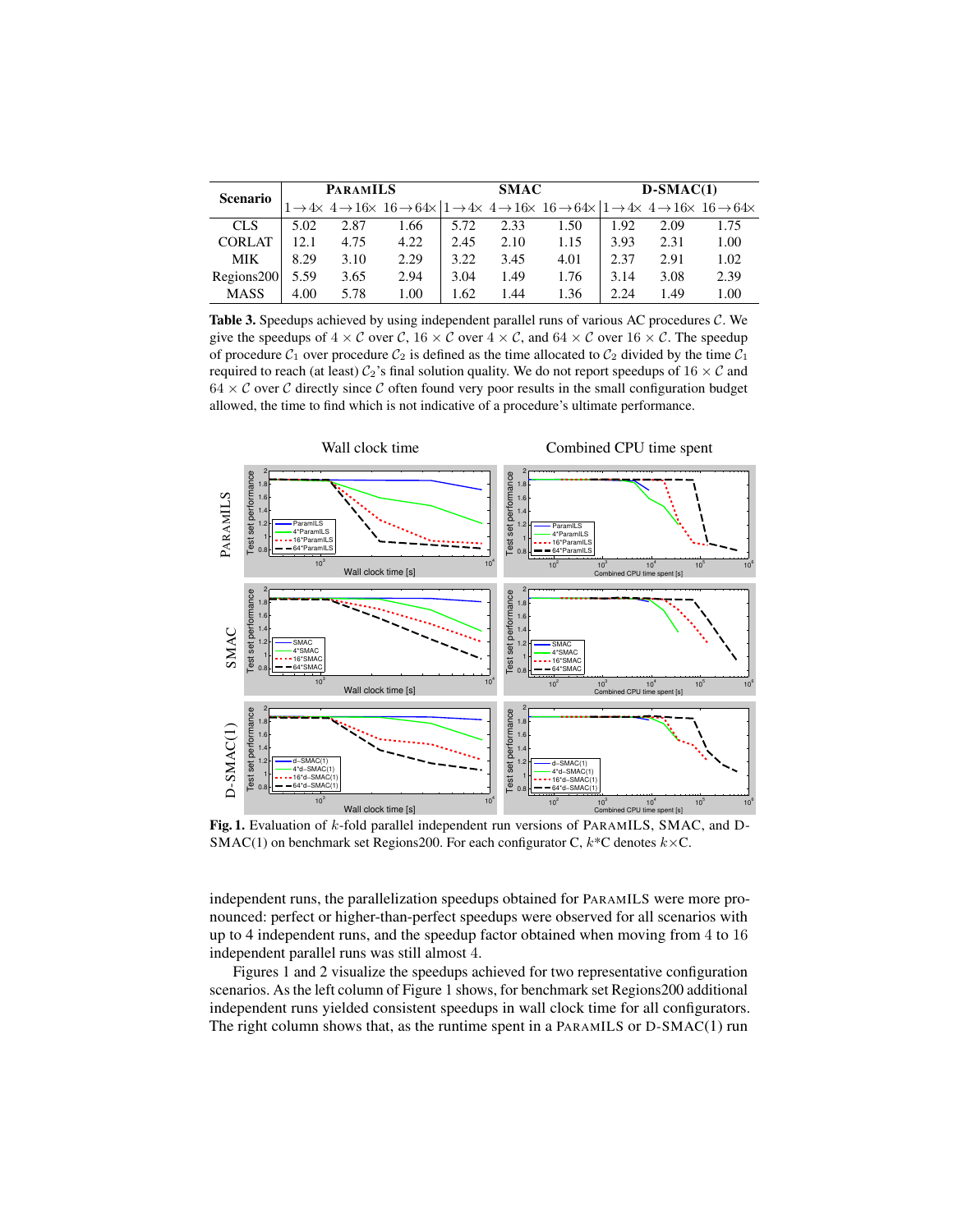

Fig. 2. Evaluation of k-fold parallel independent run versions of PARAMILS, SMAC, and D-SMAC(1) on benchmark set CORLAT.

increases for this benchmark set,  $k \times \text{PARAMILS}$  and  $k \times \text{D-SMAC}(1)$  tend to use their combined CPU time about as well as their respective sequential versions with a  $k$ -fold larger time budget. Figure 2 visualizes the results for benchmark set CORLAT, showing an interesting effect by which k×PARAMILS and k×SMAC can actually perform *worse* in their early phases as  $k$  increases. This effect is due to the fact that training performance can be *negatively* correlated with progress in the early phase of the search;<sup>5</sup> it is clearly visible as the crossing of lines in Figure 2 (left column). Another interesting effect for this scenario is that  $4\times$ PARAMILS achieved higher-than-perfect speedups (visible as the crossing of lines for PARAMILS in the right column of Figure 2).

#### 4.2 Distributed SMAC

We now evaluate the parallelization speedups obtained by D-SMAC with a varying number of parallel worker processes. As shown in Table 4, these speedups were greater

<sup>&</sup>lt;sup>5</sup> PARAMILS starts from the default configuration, which finds a feasible solution for 72% of the instances. The configuration scenario's objective function heavily penalizes target algorithm runs that do not find a feasible solution and no configuration is found that finds a feasible solution for *all* training instances. Thus, any configuration run that has made enough progress will have a worse training performance than configuration runs that are still stuck having done only a few successful runs on the default. The larger we grow  $k$  in  $k \times$ PARAMILS, the more likely it is that one of the runs will be stuck at the default up to any given time (having seen only successful runs for the default), making  $k \times P$ ARAMILS's incumbent the default configuration.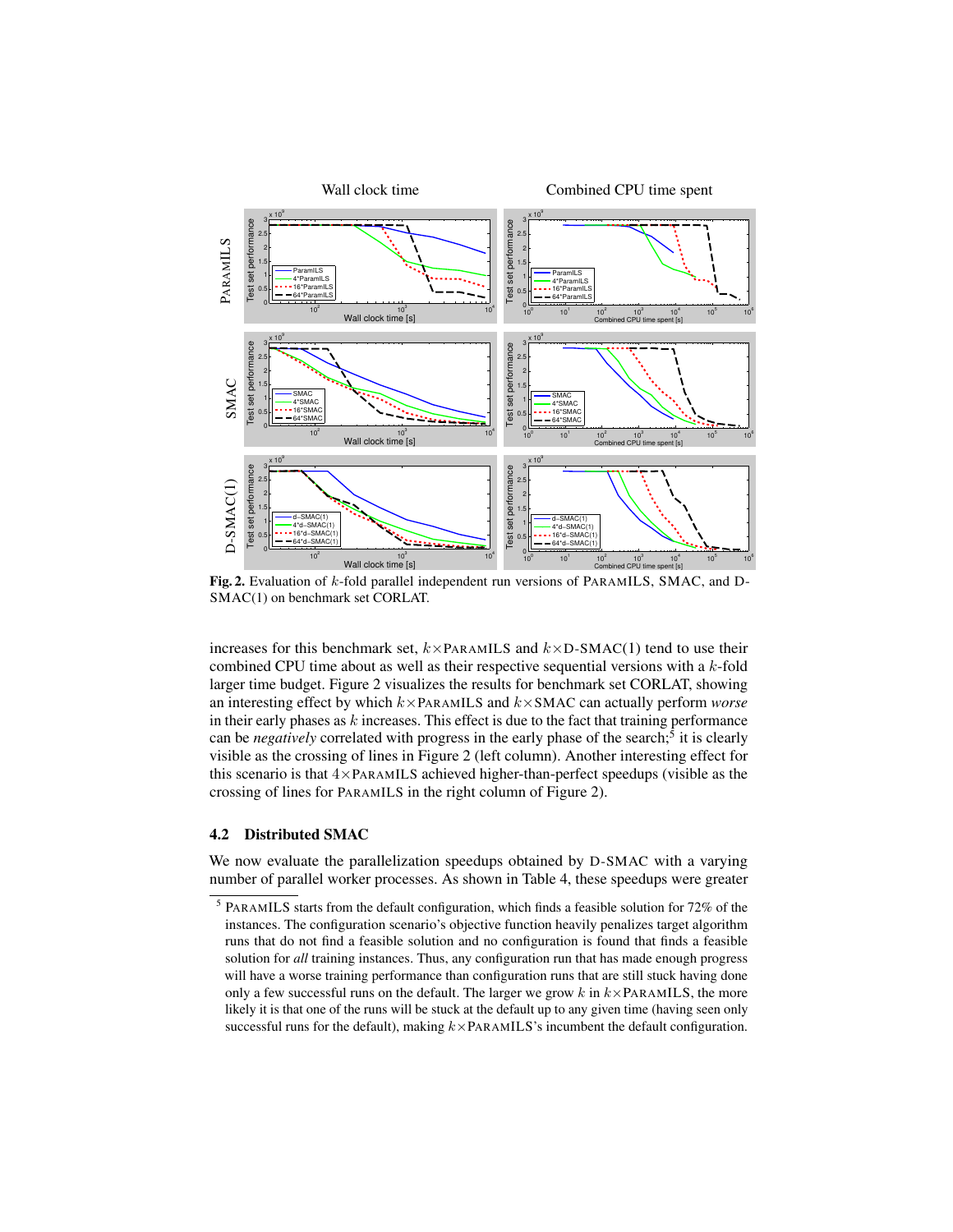| <b>Scenario</b> | $1 \rightarrow 4 \times$ | $4 \rightarrow 16 \times$ | $16 \rightarrow 64 \times$ | $1 \rightarrow 4 \times$ | $1 \rightarrow 16 \times$ | $1 \rightarrow 64 \times$ |
|-----------------|--------------------------|---------------------------|----------------------------|--------------------------|---------------------------|---------------------------|
| <b>CLS</b>      | 6.22                     | 2.87                      | 2.55                       | 6.22                     | 16.2                      | 41.2                      |
| CORLAT          | 4.04                     | 3.35                      | 1.95                       | 4.04                     | 13.7                      | 27.3                      |
| <b>MIK</b>      | 2.40                     | 4.70                      | 1.56                       | 2.40                     | 11.9                      | 21.3                      |
| Regions200      | 2.61                     | 10.9                      | 1.25                       | 2.61                     | 41.3                      | 52.3                      |
| <b>MASS</b>     | 2.21                     | 3.44                      | 2.41                       | 2.21                     | 9.76                      | 21.5                      |

Table 4. Wall clock speedups over D-SMAC(1) with different numbers of distributed workers in SMAC. The speedup of procedure  $C_1$  over procedure  $C_2$  is defined as the time allocated to  $C_2$ divided by the time  $C_1$  required to reach (at least)  $C_2$ 's final solution quality. For consistency with Table 3, we give the speedups of  $4 \times C$  over C,  $16 \times C$  over  $4 \times C$ , and  $64 \times C$  over  $16 \times C$ . We also report the speedups of  $16 \times C$  over C, and of  $64 \times C$  over C.

| <b>Scenario</b> |                        | Bootstrap median of average test set performance |                                                                                 |      |      |  |  |  |
|-----------------|------------------------|--------------------------------------------------|---------------------------------------------------------------------------------|------|------|--|--|--|
|                 | Unit                   |                                                  | $64 \times d$ -SMAC(1) $16 \times d$ -SMAC(4) $4 \times d$ -SMAC(16) d-SMAC(64) |      |      |  |  |  |
| <b>CLS</b>      | $[0.1\%]$              | 2.37                                             | 1.96                                                                            | 1.76 | 1.81 |  |  |  |
| <b>CORLAT</b>   | $[10^8\%]$             | 10.9                                             | 3.41                                                                            | 1.96 | 2.26 |  |  |  |
| MIK             | $[0.01\%]$             | 8.68                                             | 1.2                                                                             | 2.03 | 2.46 |  |  |  |
| Regions200      | $1\%$                  | 1.91                                             | 1.77                                                                            | 1.58 | 1.52 |  |  |  |
| <b>MASS</b>     | $110^9\%$ <sup>1</sup> | 3.88                                             | 4.00                                                                            | 3.39 | 3.2  |  |  |  |

Table 5. Performance comparison of various possibilities of allocating 64 cores for a wall clock time of 560 seconds in D-SMAC. For each combination of independent runs and number of workers in D-SMAC, we show median test performance; we bold-faced entries for configurators that were not significantly worse than the best configurator for the respective configuration space, based on a Mann-Whitney U test.

than those for multiple independent runs, with near-perfect speedups up to 16 workers and speedup factors between 1.2 and 2.6 for increasing the number of workers by another factor of 4 to 64. Overall, D-SMAC(64)'s speedups in the time required to find configurations of the same quality as D-SMAC(1) were between 21 and 52. Figure 3 visualizes the results for three configuration scenarios. The left side of this figure demonstrates that the substantial speedups D-SMAC achieved with additional workers were consistent across scenarios and across D-SMAC's trajectory.<sup>6</sup> In particular, speedups for early phases of the search were much more robust than for parallelization by multiple independent runs. The right side of Figure 3 demonstrates that D-SMAC(p) used its combined CPU time almost as well as  $D-SMAC(1)$  would, but required a factor p less wall clock time.

#### 4.3 Multiple Independent Runs of Distributed SMAC

Next, we studied various allocations of a fixed number of  $N = 64$  CPUs to independent runs of D-SMAC (that is, different variants of  $k \times D$ -SMAC(p) with constant  $k \times p =$ 64). Figure 4 shows that  $1 \times$  D-SMAC(64) tended to perform better than the other

 $6$  The only exception is that D-SMAC(4) performed better than D-SMAC(16) early in the search for scenario CORLAT. Here, several of the D-SMAC(4) runs started out an order magnitude faster than D-SMAC(1); however, after about 60 seconds of search time D-SMAC(16) dominated D-SMAC(4) as expected.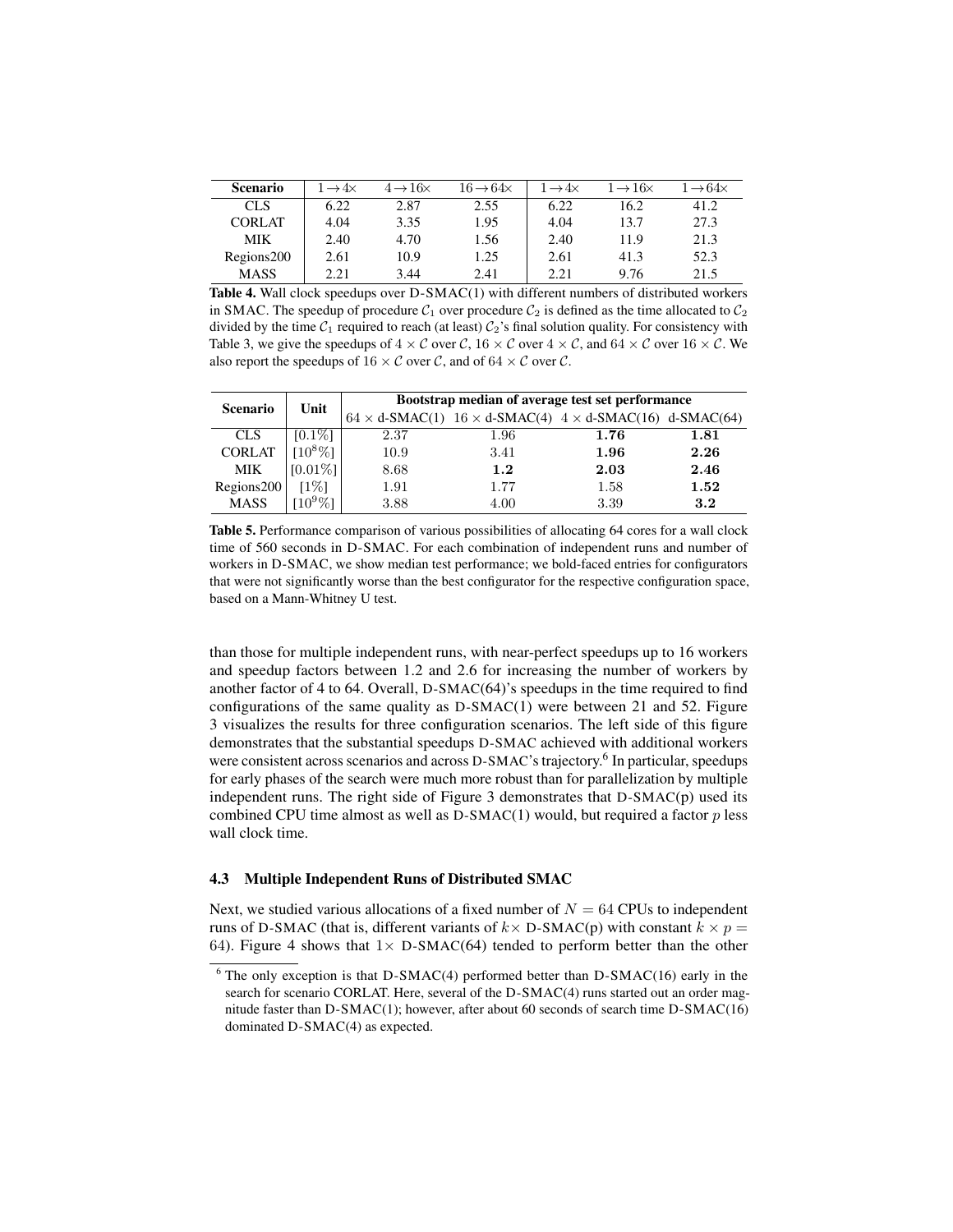

Fig. 3. Parallelization benefits for D-SMAC with different numbers of workers. (Plots in the left and right columns are based on different bootstrap samples.)

combinations across all domains and time budgets. Table 5 shows that, given the same time budget of 10 CPU hours (or 562.5 wall seconds on 64 processors),  $1 \times D$ -SMAC(64) statistically significantly outperformed all other combinations we tested in 2 of 5 cases, and tied for best on the remaining 3 cases. These results demonstrate that performing a small number of parallel independent runs of D-SMAC(p) can be useful, but that using all available processors in  $D-SMAC(p)$  tends to yield the best performance. While these results do not preclude the possibility that for even higher degrees of parallelization multiple independent runs of D-SMAC might be more beneficial, they do provide evidence that D-SMAC's fine-grained parallelization strategy is effective.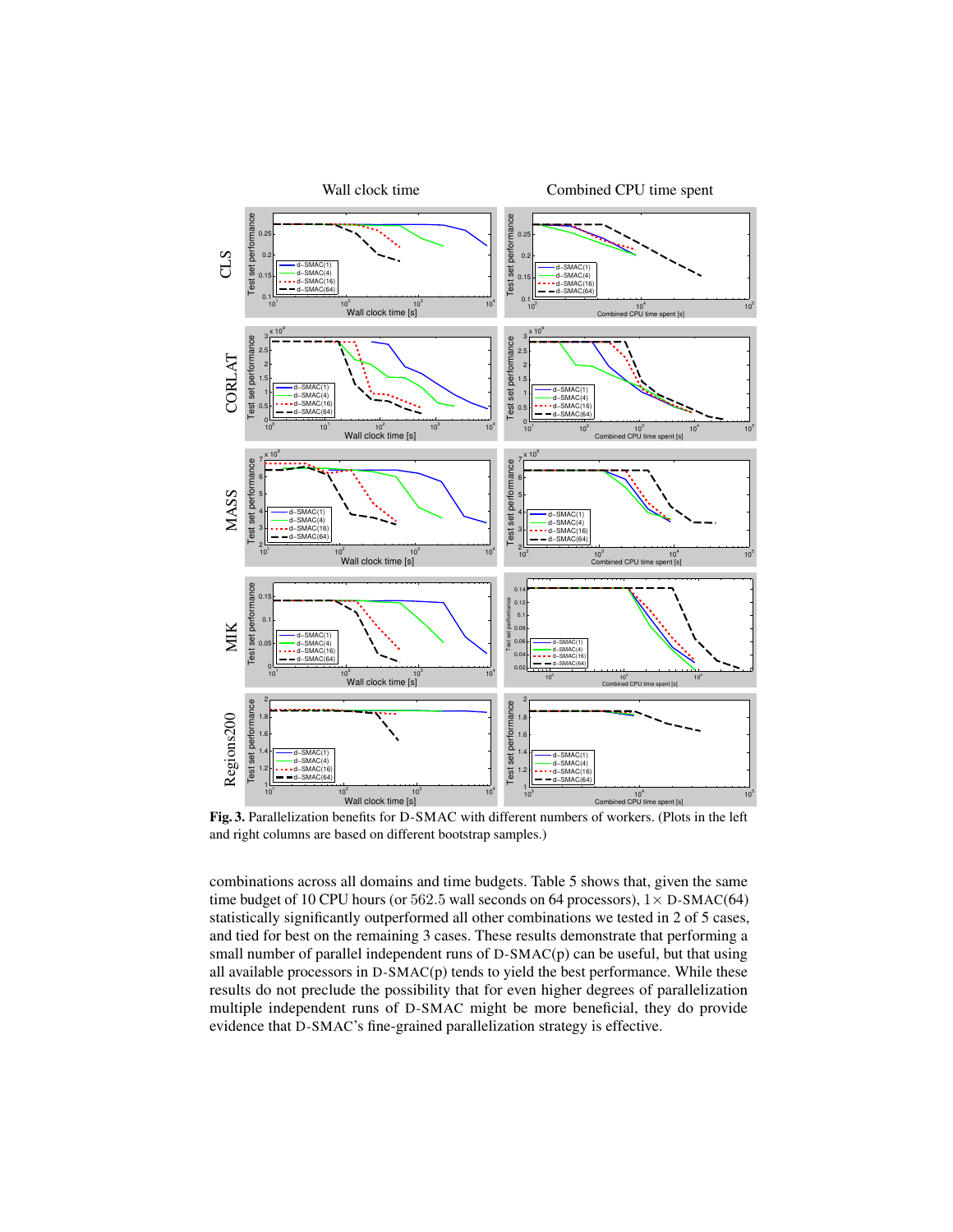

Fig. 4. Comparison of different ways of using 64 cores in d-SMAC.



Fig. 5. Performance comparison of various possibilities of allocating 64 cores in d-SMAC;  $k*dp$ denotes k independent runs of D-SMAC(p), with  $k * p = 64$ . For each combination of k and p, we show boxplots of test set performance, using the same data as underlying Figure 4.

### 4.4 Evaluation On a Hard Instance Distribution

Finally, we investigated whether similar speedups could be obtained for configuration on more challenging benchmark sets, comparing the performance of PARAMILS, SMAC,  $D-SMAC(1)$ , and  $D-SMAC(64)$  for configuration scenario RCW. We performed 200 runs of PARAMILS and SMAC with a configuration budget of 2 days each, as well as 25 runs of D-SMAC(64) with a budget of three wall clock hours (for a combined budget of 8 CPU days). Figure 6 shows median test performance for each of these procedures.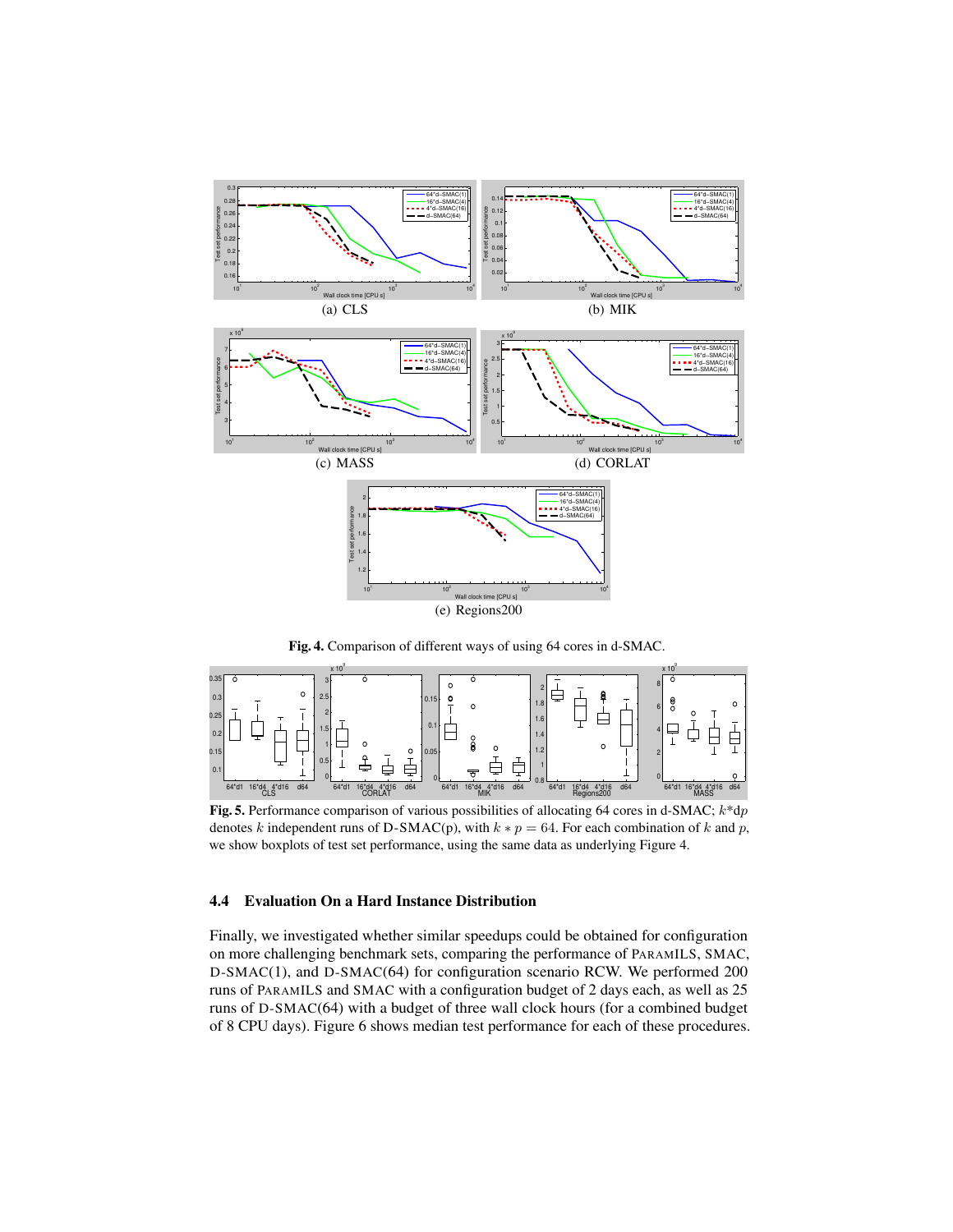

Fig. 6. Comparison of PARAMILS, SMAC, and D-SMAC(64) for configuration on the challenging instance set RCW. We plot median performance across 25 configuration runs on the left, and performance of the run with best training performance on the right.

While the SMAC variants did not yield noticeable improvements over the CPLEX default configuration in its time budget, PARAMILS found somewhat better configurations. D-SMAC(64) already improved over the default configuration after roughly 20 wall clock minutes, required less than one wall clock hour to find a configuration as good as the one PARAMILS found after 2 days, and consistently improved afterwards. We also studied the performance of  $25\times$  PARAMILS,  $25\times$  SMAC,  $25\times$  D-SMAC(1), and  $25\times$  D-SMAC(64) for this benchmark set. Multiple independent runs improved the performance of all configurators.  $25 \times D-SMAC(64)$  performed best, requiring roughly two hours to achieve the performance  $25\times$  PARAMILS and  $25\times$  D-SMAC(1) achieved in two days. It also matched D-SMAC(64)'s final performance in roughly a quarter of the time and found substantially better configurations afterwards. While a single run of D-SMAC (1600) might have yielded even better performance (we did not try, for lack of computing resources), this result shows that even AC procedures that implement large-scale finegrained parallelism can benefit from performing multiple independent runs.

## 5 Conclusion

Parallel computing is key to reducing the substantial amount of time required by automatic algorithm configuration methods. Here, we presented the first comparative study of the two fundamental approaches for parallelizing automated configuration procedures—multiple independent runs and fine-grained parallelization—investigating how effective each of them is in isolation and to which extent they complement each other. We showed that the generic multiple independent runs parallelization approach is suprisingly effective when applied to the state-of-the-art configuration procedures PARAMILS and SMAC. We also introduced D-SMAC, a fine-grained parallelization of the state-of-the-art model-based algorithm configuration procedure SMAC, and showed that it achieves even better parallelization efficiencies, with speedups up to around 50 when using 64 parallel worker processes on a cluster of standard quad-core machines. Overall, we showed that using 64 parallel workers can reduce the wall clock time necessary for a range of challenging algorithm configuration tasks from 2 days to 1-2 hours. We believe that reductions of this magnitude substantially expand the practical applicability of existing algorithm configuration procedures and further facilitate their integration into the algorithm design process.